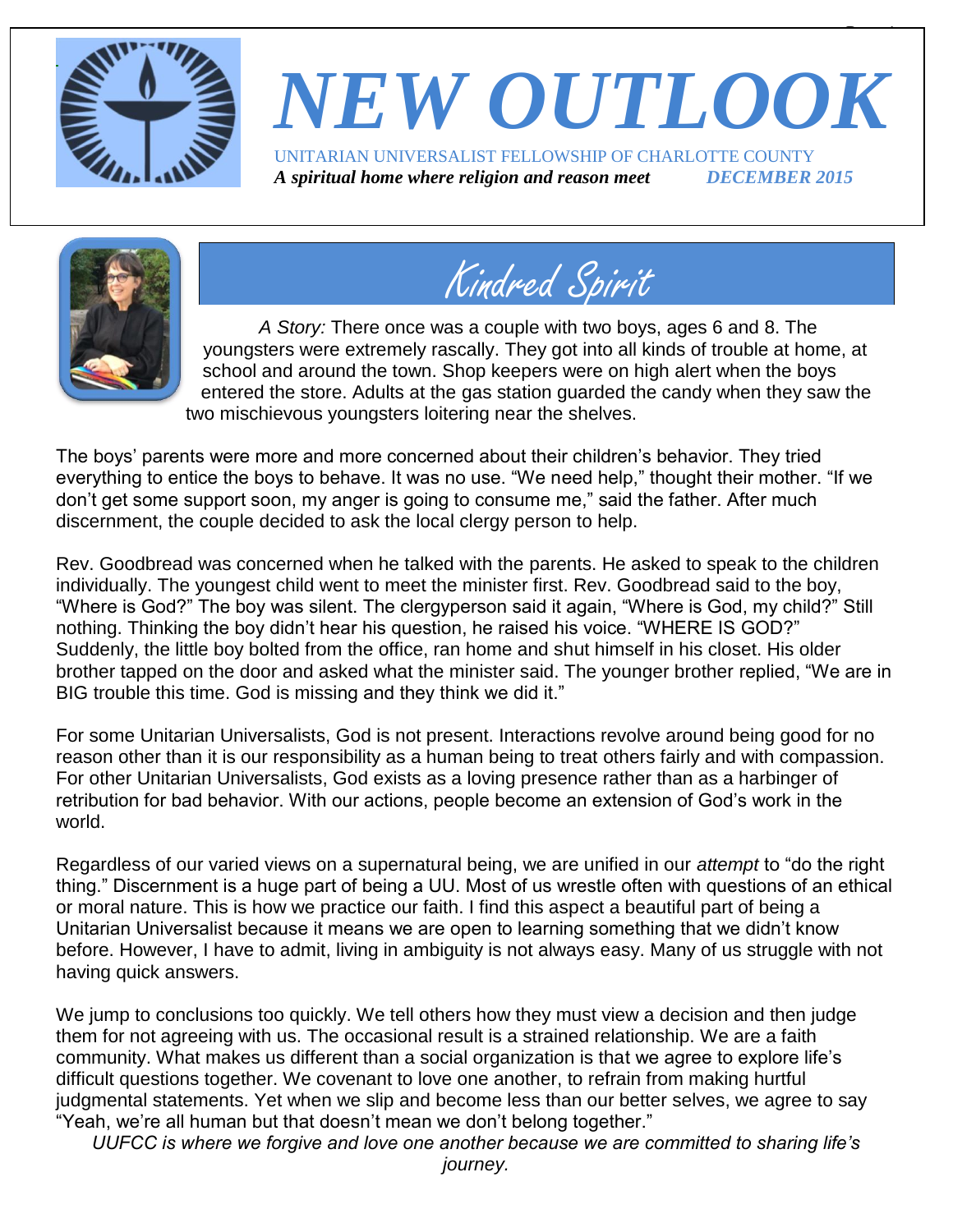

# Dear Ones

This is my second newsletter article as your interim president. So far, the experience of serving in this role has been very positive. Thanks for your continual support, time, talents, creativity, and energy as we engage in nurturing our unique and liberating faith.

I was saddened by the news that our dear member and trustee, Carol Powell, has moved to Sarasota. Carol has been a member since October of 2009. She served as secretary for the Board of Trustees for four years and was just elected last spring to a two year term as a trustee. I became aware of Carol's amazing organizational skills when she directed the creation of a major celebration for Rev. Amy's installation. Carol, on behalf of the Fellowship, I express our deep gratitude for all the many gifts, time, talent, and energy you have so generously given us. You will be greatly missed. Following your knee replacement recovery, we will expect regular visits!

On a much happier note, I am delighted and quite relieved to welcome our new, interim Music Director, Mr. James Boyle. Jim, who frequently attends UUFCC services, is a snow bird from Tennessee and Georgia. He has served as a professional musician, choral director, and music educator for over 30 years. His contract runs through the end of April, 2016. I can hardly wait for choir practice to begin again.

Since I agreed to serve as your Board's interim President, the stack of murder mysteries on the end table next to my recliner has been replaced with copies of UUFCC Bylaws, articles and books on church governance or, as UUs call it, "congregational polity." While my new reading material has never been on the "New York Times Best Seller List", I am learning how and why we do things the way we do.

When the Unitarians and Universalists merged in 1961, a commission was formed to study governance within the two denominations. The commission found three commonalities:

- 1. Ultimately, the individual is responsible for his/her beliefs and actions.
- 2. Each local church is autonomous.
- 3. Autonomous churches need to come together in free but formal association.

I have also learned the importance of being guided by our mission statement and pushing our deliberations toward action. A healthy church is one that struggles through its challenges through intentional learning and impeccable communication.

#### I conclude with a quote from Governance for Unitarian Universalist Churches.

 "No system of governance can long exist without the goodwill of the congregation. Habits of inquiry must preempt habits of judgment. Practices of consultation must underlie decision making, and respect for pathos must be as genuine as that for passion. Whatever the issues, sizes, history, or precedents may be, compassion and care have no equal in service to our congregational governance. The willingness of persons to respectfully listen and honor the other's concerns is ever the greatest practice of true governing of self and of our religious community. It is the practice by which we learn to walk together in our religious journey and the practice by which we are transformed."

Hope to see you at our special called congregational meeting after the service on December 6th. At that meeting we will decide on the immediate fate of our "Black Lives Matter" banner.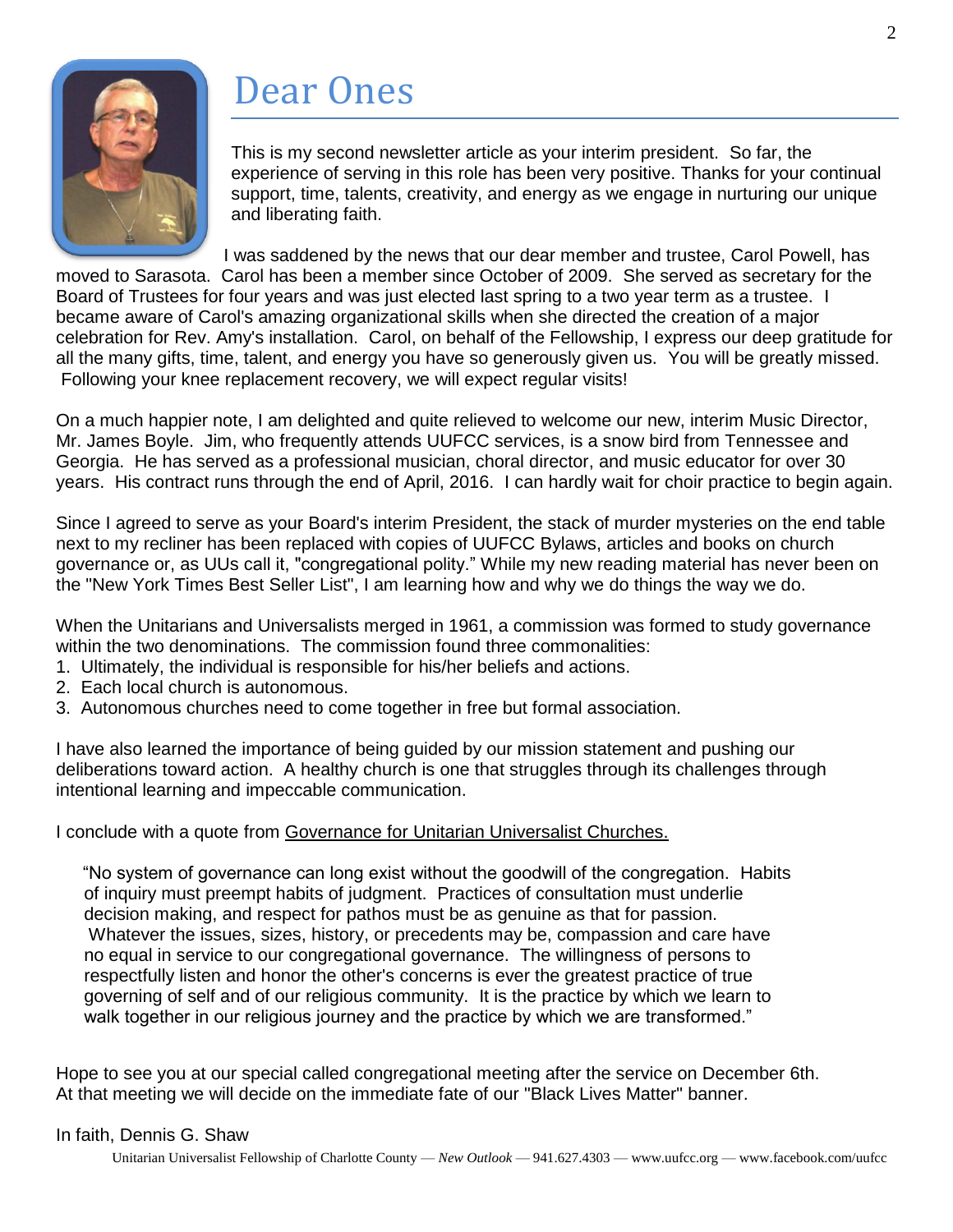## **SUNDAYS**

**9:15 a.m.** Conversation among Friends **9:30 a.m.** – Choir Practice **10:30 a.m.** – Worship Service Coffee Hour following Worship Potluck Lunch on first Sunday



### **Dec. 6 "Hope for the Journey" Rev. Amy Kindred**

Leonard Mason writes, "We affirm a continuing hope." Though trials may be many and the future unknown, life's journey requires a willingness to experience renewal at every bend in the unfamiliar road.





#### **Dec. 12 "Teaching People to Provide for Themselves: The Homeless Coalition"**

CEO Angela Hogan from *The Homeless Coalition of Charlotte County* will share information about their many varied life-saving services.

### **Dec. 20 "Tumbleweed Christmas: A Play"**

The children will bring us a play about a little boy and a trip in the desert.



#### **Dec. 24 "Christmas Eve Services" 5:30 pm Rev. Amy Kindred**

Find a lightness of heart in the darkness of the winter season. Join us for tales, tunes and tidings

of great joy.

### **Dec. 27 "Kwanzaa – History and Symbols" Ginger Abraham**

Come learn about the youngest of the winter holidays and its meaning for the African-Americans who celebrate it.

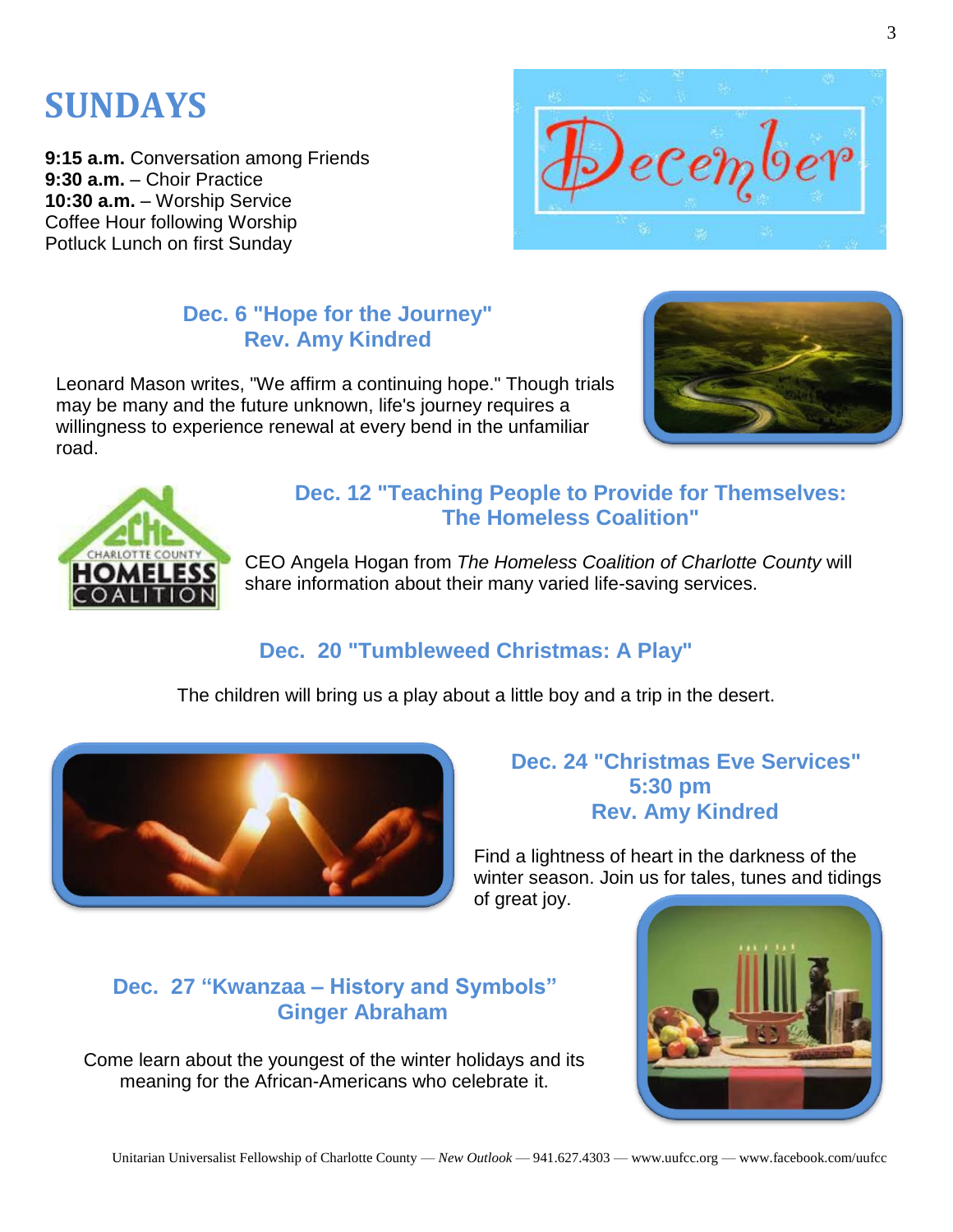# NARROWING OUR OPTIONS FOR GROWTH

By Robert Taylor, Treasurer

Based on the discussions at last month's Town Hall Meeting, the Steering Committee on Growth is recommending that we narrow our options to two: Expand on Our Present Site or Purchase Another Building. A good case can be made for either choice, but as our UUA consultant, Bill Clontz, has said, we do need to decide. Three questions are critical:



- **1. Can we expect our growth to continue and by how much**? As we reported in November's *Outlook*, in five years, we can expect to have a congregation of 190 adult members and friends. While we grow, the demographics and financial capabilities of our congregation will change:
	- While welcoming more retiring baby boomers, we will also have more young families with children.
	- We will lose some of our elderly and most generous benefactors.
	- On average, more of us will have modest financial resources with more living on fixed incomes.
- **2. What are the costs associated with each choice?** While still tentative, we've run some numbers. For comparison purposes, we've assumed that our goal is to end up with about 10,000 square feet of building. We estimate that new construction will cost about \$175 per square foot, remodeling about \$75 per square foot, and used property will cost about \$80 per square foot.
	- **Expand on Our Present Site.**
		- We currently have about 4,600 square feet of building. Adding 5,400 square feet would cost about \$945,000.
		- \$200,000 more to remodel the existing building.
		- Total cost would be about \$1,165,000.
		- One advantage is we could expand in stages, first adding the most critical classroom and office space and upgrading the restrooms, and adding more later as crowding becomes more acute and financing becomes available.
		- A key disadvantage is that parking and future growth will be constrained by the size of our lot, about 1.8 acres.

#### **Purchase Another Property.**

- Purchasing a church or commercial property would cost about \$800,000.
- Plus remodeling costs of \$200,000 to \$500,000 to make it our own.
- Total up-front costs will be \$1 to \$1.3 million. We would then sell our existing property for an estimated \$400,000.
- The net cost would be from \$600,000 to \$900,000.
- The advantage would be a larger lot with more parking and room for growth.
- The disadvantages include leaving sacred ground, changes in travel routes, and finding a suitable property in a reasonable time frame.
- **3. What can we afford?** To finance whichever choice we make, we'll need to draw from three sources: the Endowment, gifts from members and friends, and loans. How much we might expect from each source, and over what time frame, may heavily influence which option is most viable. With a larger congregation, we should be able to cover the increased costs of operating a larger building—more staff and higher energy and maintenance costs. But our operating margins may be tight and our ability to pay debt financing costs may be limited.

Over these next few weeks, we intend to add further details to help us chose our best option. Whatever we decide, our Fellowship is strong and vital and our future is bright.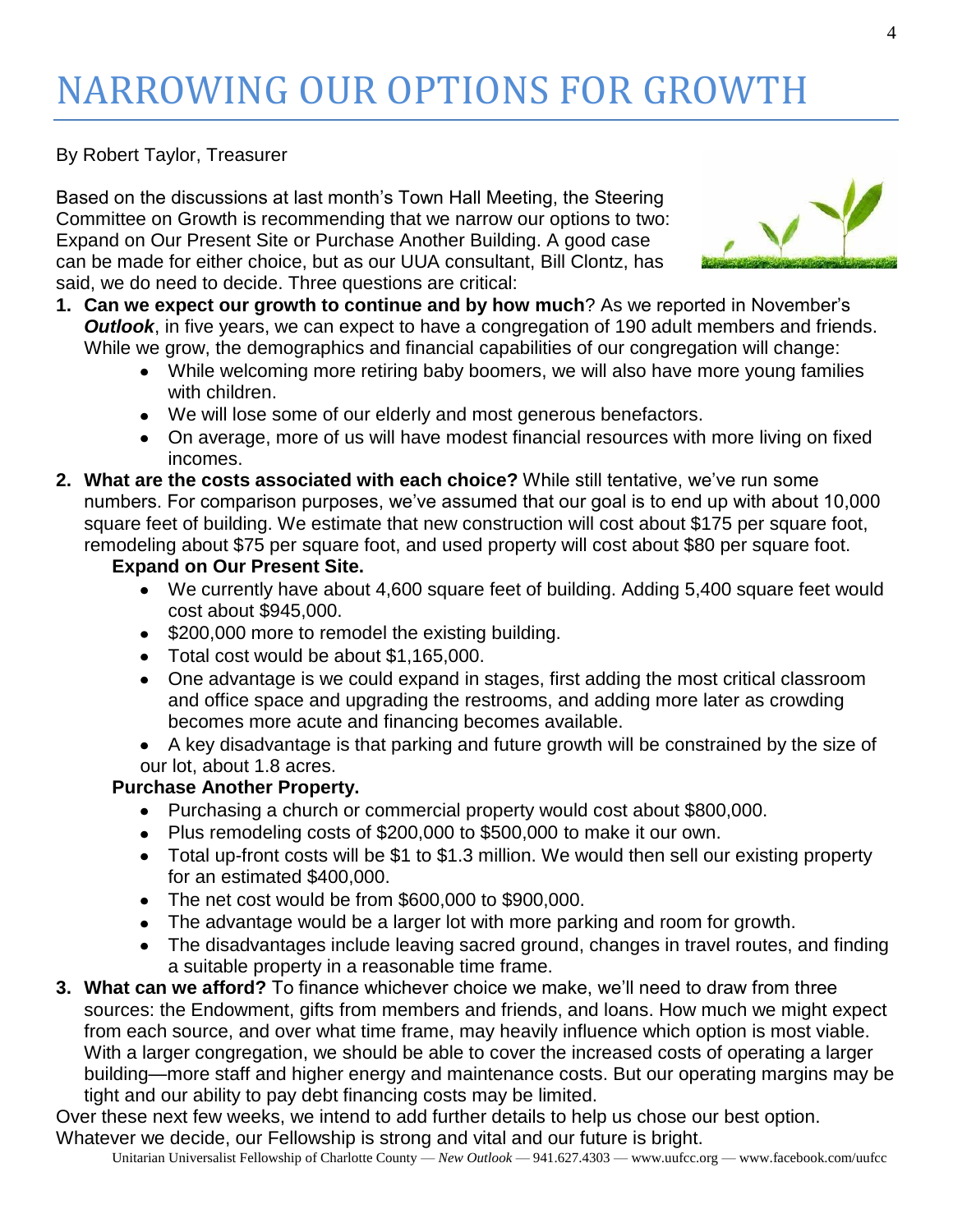## **REflections**

Our RE group seems to be growing. Have you noticed? Parents, if you have not completed a Registration Form yet (which does not commit you to participation), please see Marty Wilmer. We want to gather the information so that we can plan our programs to meet the needs of those in attendance. Thanks!

The November theme was Gratitude. The Elementary group started the month with a lesson on Gratitude for all things that keep us nurtured, healthy, and safe, in preparation for Guest at Your Table. Another week, these children discussed Gratitude for the Six Sources of UUism and are working on a poster of these sources in kid-friendly terms.



December's theme is Hope. The Middle School/High School group will discuss Hanukkah and explore the concept of a soul this month.

Children who have committed to the practices and performances will be performing a play, "Tumbleweed Christmas", on the third Sunday, December 20, and will be ringing bells for the Christmas Eve service. It should be exciting. For more information, contact Marty Wilmer.



Faithfully, Marty Wilmer, Lifespan Development Coordinator [941-423-0741](tel:941-423-0741)

### Social Justice Committee Supports Homeless Coalition



The Social Justice Committee is strengthening its relationship with the Homeless Coalition of Charlotte County. We are preparing lunches on the second Saturday of each month, and serving dinners before Thanksgiving, Christmas and New Year's. There will be additional dates as we move into 2016. The former requires monetary contributions from our congregation, and both require volunteers. When you see the basket on the snack table each Sunday, would you help out a little? And there are sign-up sheets in the Social Hall for the lunch-making and dinner-serving. Got a little free time? Contact: Herb Levin: [engsp1@gmail.com.](mailto:engsp1@gmail.com)

Tumbleweed Christman

C. Diane Alvarez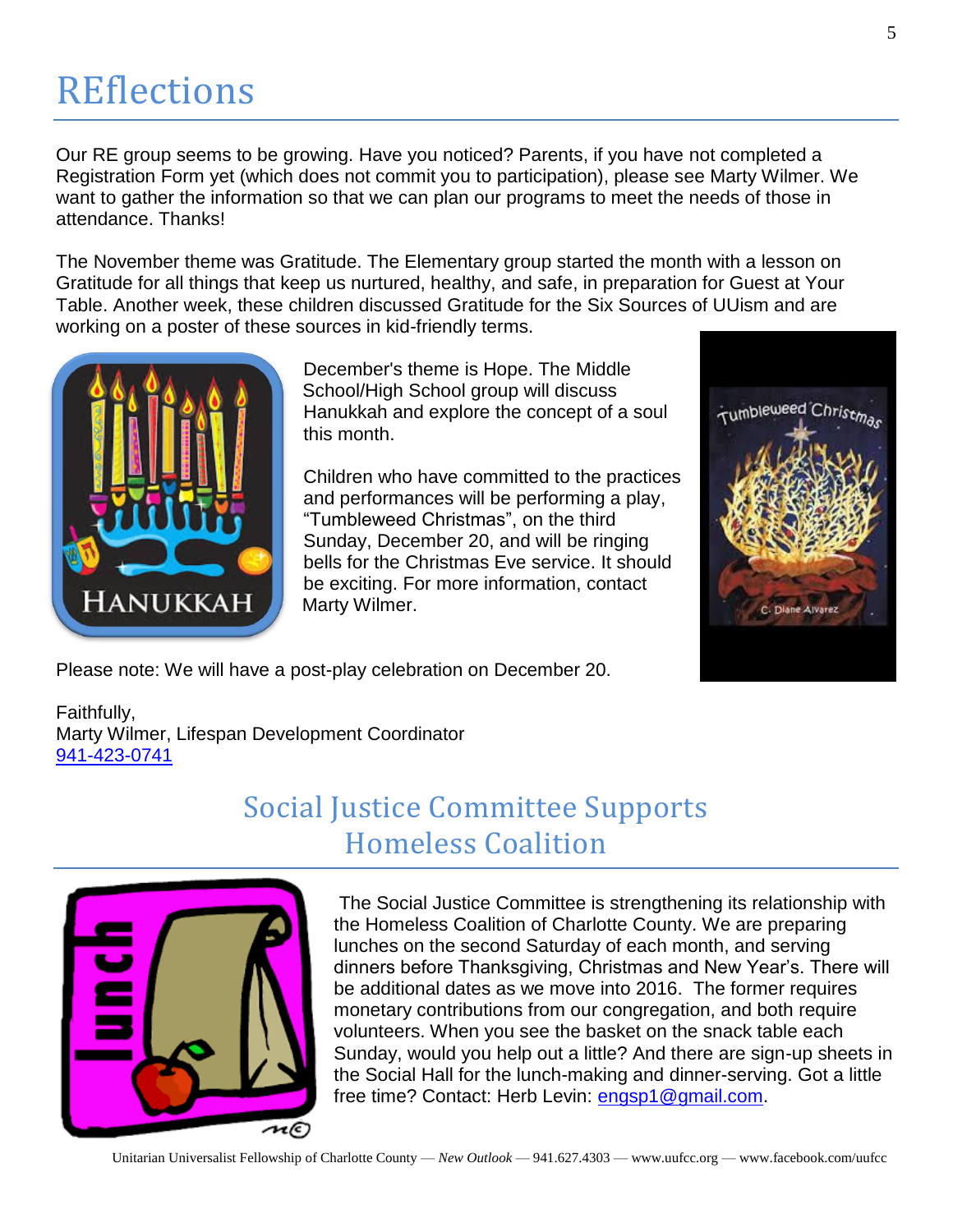# Membership News

There will be a New to UU Breakfast at the Fellowship on Saturday, December 5th at 9 am. This is a chance to become better acquainted with Unitarian Universalism and UUFCC. There will be an opportunity to ask questions *and* get answers! If you are considering membership at UUFCC, this is a great event to attend.

If the breakfast helps you make a commitment about membership, on Sunday,



December 20th, there will be new member recognition during the service. At this writing, there are five people who will sign the book and become members. Maybe you would like to add your name to the list!

If you are interested in attending the breakfast as a new person or current member to welcome new people, or in becoming a UUFCC member before the end of 2015, please contact [joanimountain@gmail.com.](mailto:joanimountain@gmail.com)

### **HELP-A-VET SPAGHETTI DINNER Saturday December 12 5:00PM to 7:00PM**



A dinner will be held on Saturday December 12 to raise funds to support UUFCC's Help-A-Vet project. The funds will be used to pay for the  $2^{nd}$  and final semester tuition of Nursing School for a worthy veteran.

Please show your support and attend this December Fund Raiser Dinner. Please see Ted Zawistowski, Jack Harkins, or Phil Brown if you wish to contribute to this project.

#### **MEATLESS MEAL December 4th**

Do you want good ideas and emotional support to eat healthier over the holidays? Join us for delicious food, and great fellowship.

The monthly meatless meal, hosted by the Climate Action Team, will be held Friday December 4 at 5:30 pm. Participants should bring a vegetarian or vegan dish to share. Copies of the recipe for your dish are appreciated.

After the meal (at 7:00pm) Jack will be presenting the Climate Reality/Al Gore presentation on the current state of climate change and its solutions. All are welcome to attend!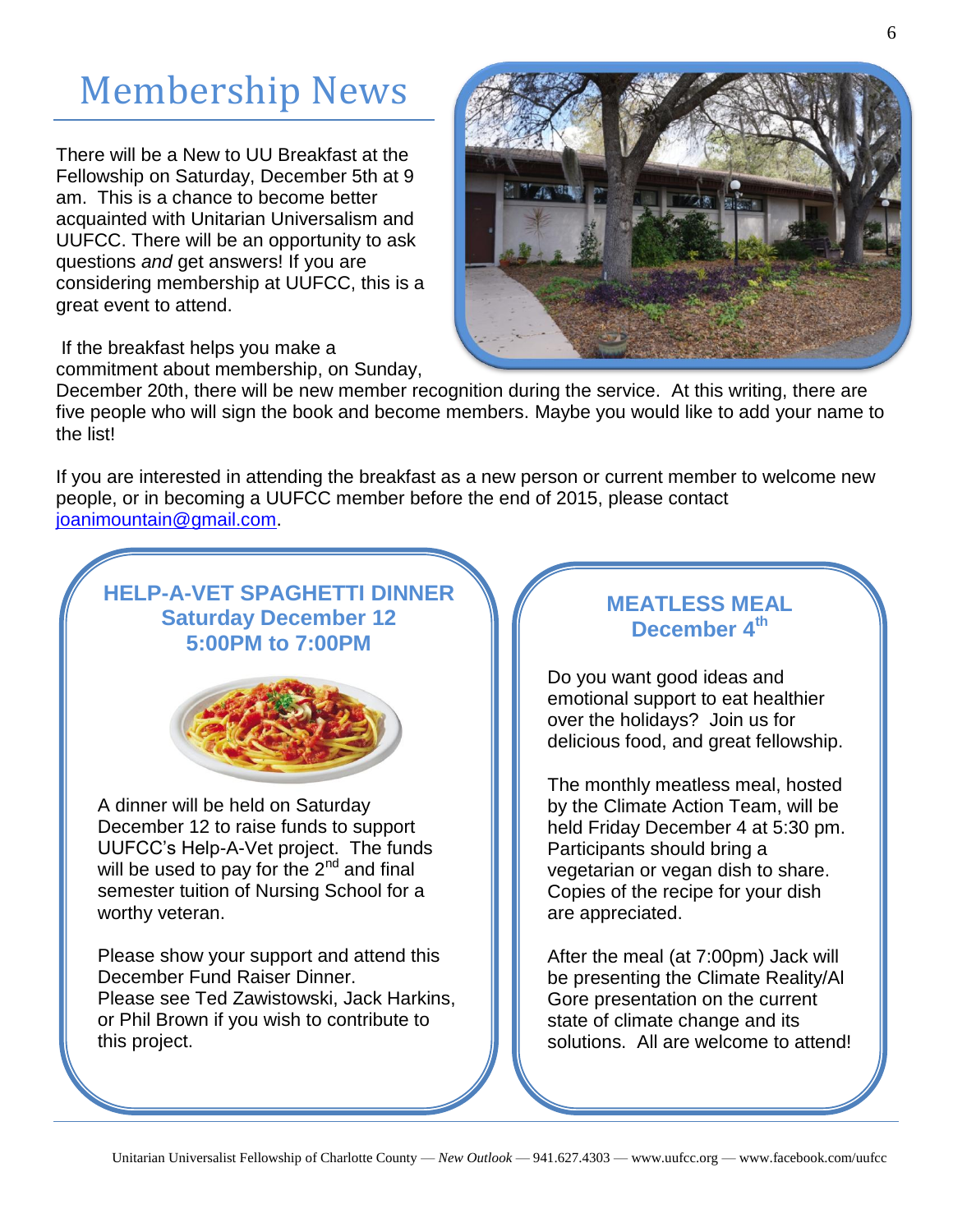# News from the UU Endowment

The Unitarian Universalist Endowment of Charlotte County: **the UUE.** You may have heard about the UU Endowment, an invested fund, a TRUST, which is strongly affiliated with UUFCC. As stated in the UUFCC Bylaws, its purpose is to use the yield on its investments, while preserving the corpus, to assure the financial future of the Fellowship and further the principles and practices of Unitarian Universalism. It serves as the avenue for honoring, in perpetuity, gifts received to honor a special someone, or in memory of deceased members and friends of UUism.



UUFCC benefits from its contribution to the UUFCC annual operating budget, to memorial services and providing gifts as requested for special projects and the UUFCC growth initiative. It remains a valuable resource for our future and there is current exploration for how the Endowment may support the UUFCC goals for acquiring additional space or building.

#### **What is the structure of the Endowment?**

The Endowment is affiliated with UUFCC as a religious organization and gifts are tax deductible for the purpose of Federal Income Taxes. Its accumulation of funds by gifts or investment earnings, are also tax free, as are distributions from the Endowment to the Fellowship. The Endowment has its own Bylaws. The Trust accepts gifts to be held in perpetuity with the earnings thereon applied to the execution of its Purpose. It is governed by its initial founding Trustees and their successors selected by the membership of the Fellowship as prescribed by the UUE and UUUFCC Bylaws.

As the end of the tax year approaches, you may want to consider a contribution in honor or in memory of a loved one. Simply write your check to the UUE, include who you are recognizing and drop it in the offering plate.

Another way of contributing is through Planned Giving. This can take many forms, from a one sentence bequest in your will, your living trust, life insurance or other estate planning arrangement. All contributions are valued and no contribution is too small!

#### **The Trustees acknowledge and appreciate the following gifts this fall:**

MaryHolly Allison & Robert Hansman in memory of Vince and Lore Frighetti's daughter, Kathy Mary Howard and Richard Burcham in memory of Wayne Green

*Your Endowment Trustees: MaryHolly Allison, Robert Hansman and Robert Taylor.* Please speak with one of us if you have questions or require further information.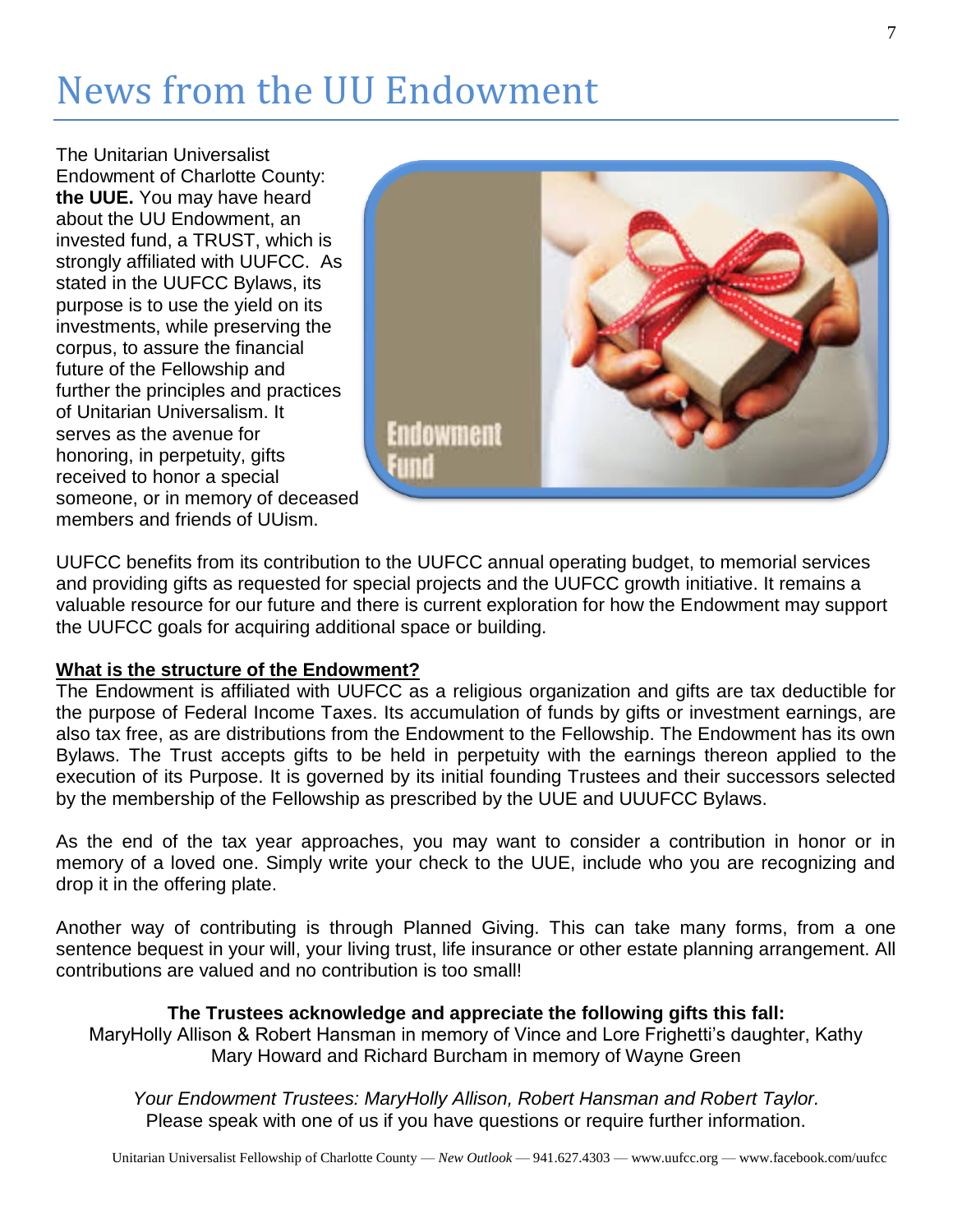### Come, All Avid Readers -We have a book club for you!



The date of our next meeting is the one exception to our "last Wednesday of the month" rule. Each year we have a combined Nov.-Dec. meeting in early December because of our heavy holiday schedules. Therefore, our next meeting will be Wednesday, December 9th at 1:30pm when we will be talking about "Invisible Man" by Ralph Ellison. This is a novel published in 1952 which describes the exploitation of "Negroes" by many "benevolent" White groups before the Civil Rights Era. It has been called The Greatest American Novel of the 20th Century. I suspect there will be some dissent (perhaps vigorous) at our meeting.

**Contact:** Mary Wolff at hmwolff9@hotmail.com or 629-0669.

The book for our January 27th meeting is "Me Before You" by Jojo Moyes. Lou is a 26 year old working-class woman who is a "care assistant" to Will, a 35 year old male quadriplegic. This is the basis for what New York Times reviewer Liesl Schillinger describes as a "love story and a family story, but above all a story of the bravery and sustained effort needed to redirect the path of a life once it's been pushed off course." This is only possible because Lou and Will properly listen to each other.



**Contact:** Marion Menna at maripoetm@aol.com or 941-249-9504



### **Books for a Good Cause**

Copperfish Books and the Charlotte Community Foundation are holding a Book Drive through December 15, 2015. The effort is in support of 500 low-income and at-risk Charlotte County children who are receiving financial aid for child care through the Early Learning Coalition of Florida's Heartland (ELCFH).

It's easy to help! The ELCFH has requested specific books focused on helping young children positively express their emotions and behaviors. These books are stocked and available at Copperfish Books. The public can purchase in the store, by phone, or online at [www.copperfishbooks.com.](http://www.copperfishbooks.com/) Copperfish Books and the Charlotte Community Foundation have book collection bins, and will also accept cash or checks made out to the ELCFH. As an extra benefit, when people buy books for the Book Drive, Copperfish Books will donate 5% of their **total** purchase (for anything in the store) to the ELCFH.

For more information, call Copperfish Books at (941) 205-2560. The bookstore is located at 1205 Elizabeth Street, Punta Gorda, Florida.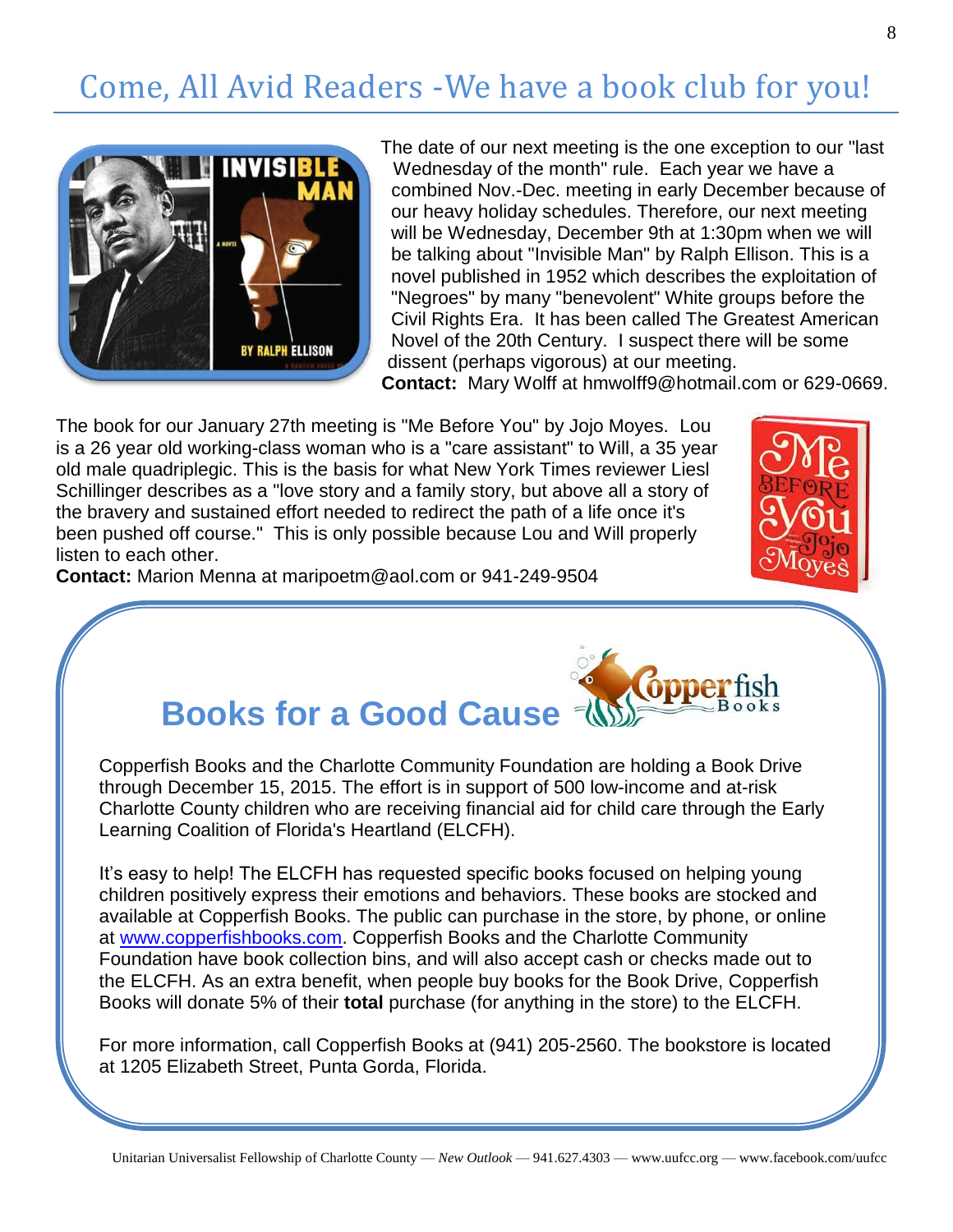# Art on the Wall

Marcello Navarro Ruiz, a gifted Nicaraguan artist, will be displaying his work on our Art wall from December 2 to December 30. On December 13, from 12-12:30, UUFCC member Lorrie Douglas will discuss Ruiz' work and her connection to him and to Nicaragua. She will explain how she came to work for a non-profit here in the U.S., "Capital to Bridge the Divide", and its counterpart, "Fundación El Puente" in Nicaragua. An opening reception will follow from 12:30-1:30.



Douglas' deep connection to Nicaragua developed as she travelled back and forth over the past fifteen years. Today, she considers Nicaragua a second home. Her connection to the artist is visceral."Marcello's talent is remarkable," she says. "I love his work and want to share it with others."

Marcello Navarro Ruiz lives in the village of Catarina, one of five pueblos in the "county" of Masaya, an area known for its artisans. The work from this region reflects traditional pre-Columbian designs coupled with contem-porary Nicaraguan motifs. Marcello's work reveals the history of his country and his hopes for its future. His work is unusual, colorful and exciting. "Experiencing Marcello's modest grandeur is a privilege," Douglas says.

Along with Senor Marcello Navarro Ruiz's paintings, Ilene Sternal's beautiful gem stone jewelry will be on display, Ginger Abraham and Carolyn Hansman will exhibit holiday earrings galore, and Debbie Conrad will show handmade holiday cards. All items will be for sale and make excellent holiday gifts.

### **CONTACT US - OFFICE HOURS Monday through Thursday**

**9 am – 2 pm**

1532 Forrest Nelson Blvd, Port Charlotte, FL 33952 941.627.4303 [www.uufcc.org,](http://www.uufcc.org/) www.facebook.com/uufcc

Rev. Amy Kindred, minister@uufcc.org 941.916.0957 Minister's hours: Tues. morning and Thurs, afternoon. It's best to call for an appointment.

**Chris McCoy**, Office Assistant , [office@uufcc.org](mailto:office@uufcc.org)

**Dennis Shaw,** [President@uufcc.org](mailto:President@uufcc.org)

**Joani Mountain**, Membership Coordinator, [joanimountain@gmail.com](mailto:joanimountain@gmail.com)

**Ginger Abraham**, Newsletter Editor, newsletter@uufcc.org **Article Deadline**: 20th of the month

**Myrna Charry**, Communications Chair, mcharry@earthlink.net